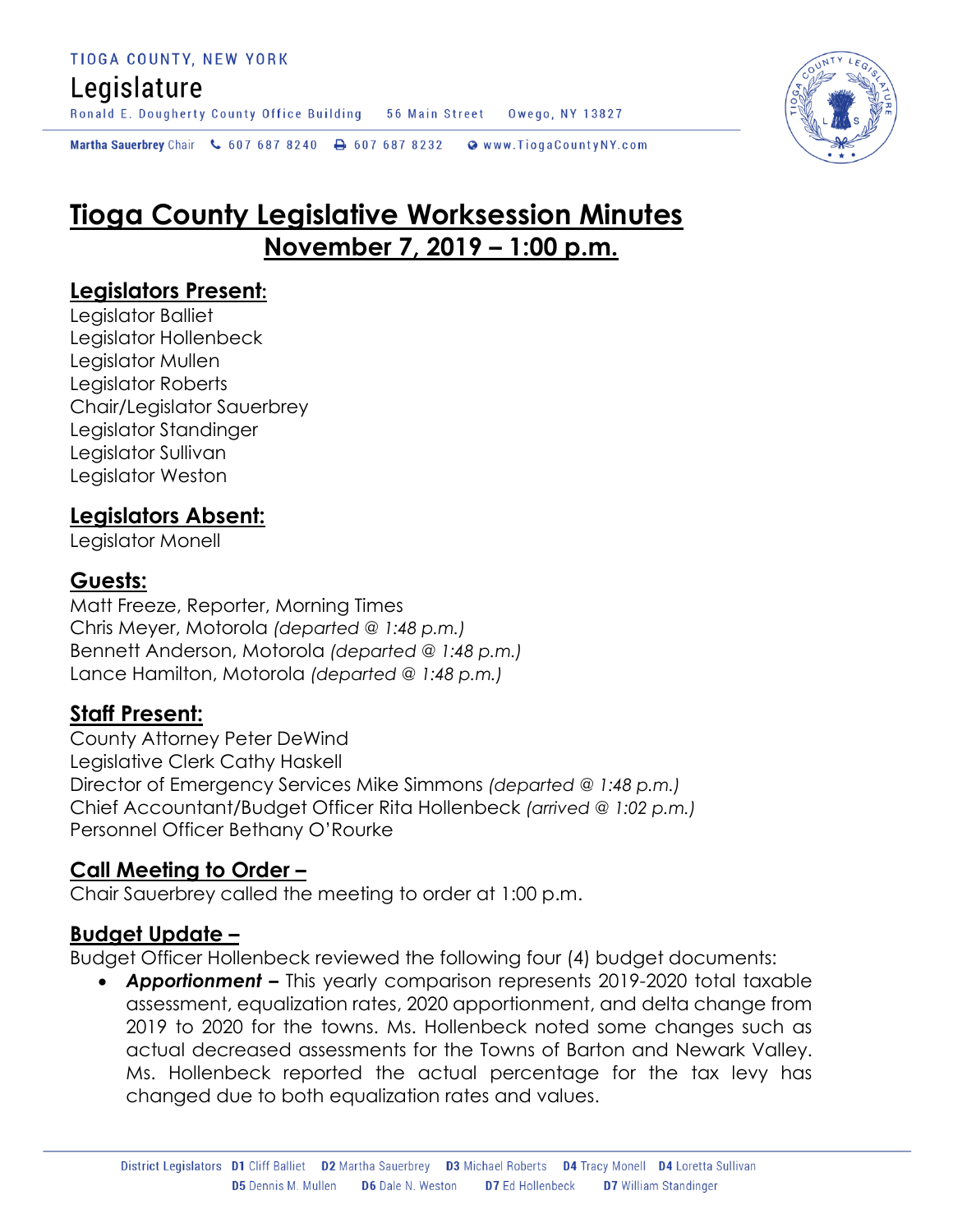

- *Actual Assessment, Equalization Rates, and Combined County & Recycling -* This document also compares 2019 to 2020 for the actual assessment and tax rates combined through the recycle tax levy and regular County tax levy for a total rate per 1,000.
- Local Government Exemption Report for Tioga County This report represents all of Tioga County exemptions. This report reflects the entire equalization of 26.45%. In comparison, Ms. Hollenbeck reported she previously distributed a report referencing 2015- 2019 and in 2015 the percentage was 23.42% and in 2019 was 26.78%, which was higher than the current year.
- *PILOTs –* Total increase of \$100,000 from last year partly due to new PILOTs such as Spencer-Tioga Solar, Owego Gardens, and Midwestern Pet Foods.

**2020 Tentative Budget Public Hearing** – The 2020 Tentative Budget Public Hearing is scheduled for Tuesday, November 12, 2019, at 9:30 a.m. Ms. Hollenbeck will do a PowerPoint presentation and inquired as to whether the Legislature was interested in including a presentation slide representing staffing changes. Ms. Hollenbeck reported she included a staff change slide in last year's presentation for the first time and recommends doing the same for this year.

Legislator Sullivan reported Personnel Officer O'Rourke prepares a staff change resolution in December and a staff changes report for the Legislature.

Legislator Mullen reported a majority of the staff additions are due to State mandates, therefore, would like to see a presentation slide that carves out this data in the budget presentation.

In addition to 2020 staff changes, Ms. Hollenbeck reported there were 2019 budgetary staff changes due to mandates, attrition, etc., as well as 2019 resolutions requesting staff changes that impacts the 2020 budget.

Ms. Hollenbeck reported she will mention the Criminal Justice Reform, Cashless Bail, and Early Voting mandates in the budget summary letter to the public and Legislature, as well as a presentation slide showing the original nine (9) mandates and the growth of new mandates over time.

Ms. Hollenbeck reported this is her last budget presentation, therefore, wants to establish a practice for future presentations.

Legislator Sullivan reported headcount changes are primarily due to change in mandate requirements. Legislator Sullivan will discuss with Ms. O'Rourke and Legislator Hollenbeck, Chair of Personnel, capturing this information in the report produced by Personnel Office.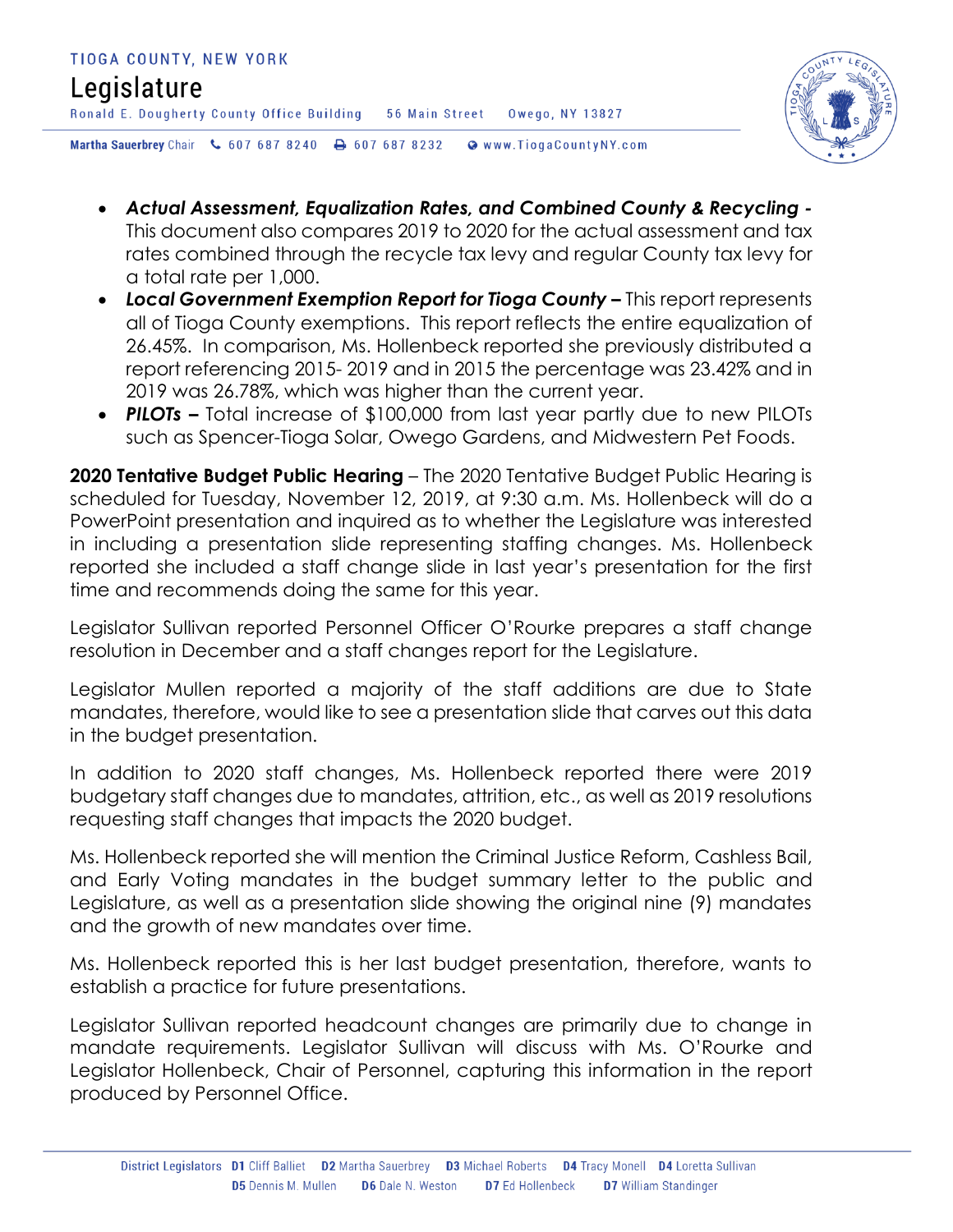



Chair Sauerbrey reported NYSAC reported last year that 99% of our budget is mandated programs. Ms. Hollenbeck reported she is not sure if this number has changed, but clarified this was 99% of last year's tax levy.

#### **Approval of Worksession Minutes – October 24, 2019 -**

Legislator Sullivan motioned to approve the October 24, 2019 Legislative Worksession minutes as written, seconded by Legislator Standinger with Legislators Balliet, Hollenbeck, Mullen, Roberts, Sauerbrey, Standinger, Sullivan, and Weston voting yes with Legislator Monell being absent. Motion carried.

#### **Action Items -**

Currently, there are no action items.

### **Legislative Support – Legislative Clerk Haskell -**

#### *Approval of Legislative Support Committee Minutes – October 10, 2019:*

Legislator Weston motioned to approve the October 10, 2019 Legislative Support Committee minutes as written, seconded by Legislator Hollenbeck with Legislators Balliet, Hollenbeck, Mullen, Roberts, Sauerbrey, Standinger, Sullivan, and Weston voting yes with Legislator Monell being absent. Motion carried.

Legislative Clerk Haskell reported the following:

- The 2020 Tentative Budget Public Hearing is Tuesday, November 12, 2019 at 9:30 a.m. in the Hubbard Auditorium.
- The November Legislative Meeting is Tuesday, November 12, 2019, at 12:00 p.m. in the Hubbard Auditorium. Finance/Legal Committee will meet at 10:00 a.m. in the Legislative Conference Room.
- Special Guest, Danielle Ingram, Retired US Air Force Nurse Corps will do the prayer and pledge at the November 12, 2019 Legislature meeting.
- Legislator Weston will start the voting process at the November 12, 2019 Legislature meeting.
- Attended Performance Management Supervisor Training video conference with attorney from Roemer Wallens Gold & Mineaux on October 29, 2019.
- Attended Leaders Meeting on October 30, 2019.
- Personnel Resolutions presented for Legislature consideration for the hire of Deputy Legislative Clerk and Appointment of County Auditor and Deputy County Auditor.

#### **Proclamations (2) –**

 *National Healthy Lung Month –* This resolution has been read and presented in year's past, therefore, will just be noted in the minutes of the November 12, 2019 Legislature meeting.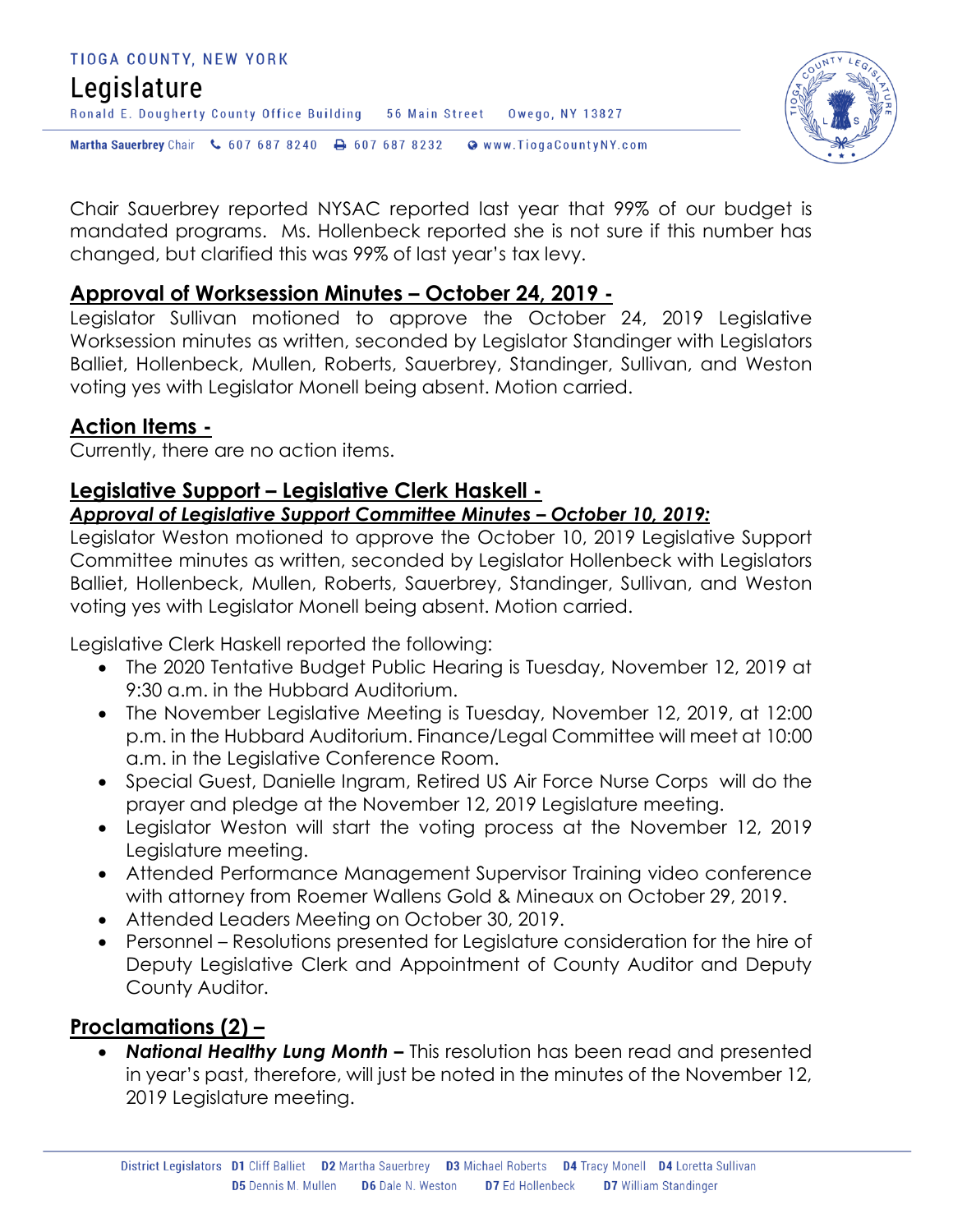

 *Adoption Awareness Month –* This resolution has been read and presented in year's past, therefore, will just be noted in the minutes of the November 12, 2019 Legislature meeting.

**Resolutions –** All resolutions were reviewed for Legislature consideration at the November 12, 2019 Legislature meeting with the following discussion noted:

- **K04 Mortgage Tax Distribution –** Ms. Haskell reported this resolution was received this morning and not presented at the Administrative Services Committee, however, discussed and noted that it was forthcoming. Technical difficulties with the COTT System delayed timely submission.
- *K01 – Authorize Agreement with Motorola Solutions for a P25 Phase 1 Digital Simulcast Trunked Radio System for the Period 2019-2024 – Office of Emergency Services –* Legislator Roberts suggested amending the language in the 2nd RESOLVED stating this agreement is contingent upon receipt of grant funding. County Attorney DeWind will revise resolution accordingly and present to Ms. Haskell prior to publication on the website.
- *K02 – Authorization to Impose an Additional Surcharge on Wireless Communications Service within Tioga County – Office of Emergency Services –* Legislator Weston inquired about the process of informing the public of this new surcharge. Chair Sauerbrey reported this resolution is the first step in requesting the State Legislature's consideration for issuance of the additional surcharge. If State approved, Tioga County would need to amend our current Local Law and proper notification to the public would occur through the media and social media outlets. Legislator Sullivan inquired about the ten-year expiration.Chair Sauerbrey reported the State requires a sunset clause for possible consideration. At the conclusion of the expiration period, the Legislature can re-visit and amend accordingly.
- *K09 – Create Positions Public Defender's Office –* Ms. Haskell reported this resolution was revised, per Personnel Committee recommendations. Revised resolution emailed to Legislators and hard copies provided in the meeting packet. Revisions reflect changes in hire date with confirmation of Year 2 ILS funding availability.
- *K12 – Authorize Appointment of Deputy Clerk to the Legislature –* Ms. Haskell reported she has selected a qualified candidate to fill the vacant Deputy Clerk to the Legislature with a hire date of December 2, 2019 at an annual salary of \$38,500 noting no salary increase available in 2020.
- *K13 – Appoint County Auditor and Deputy County Auditor and Amend Resolution 8-19 –* Ms. Haskell reported this resolution simply appoints her as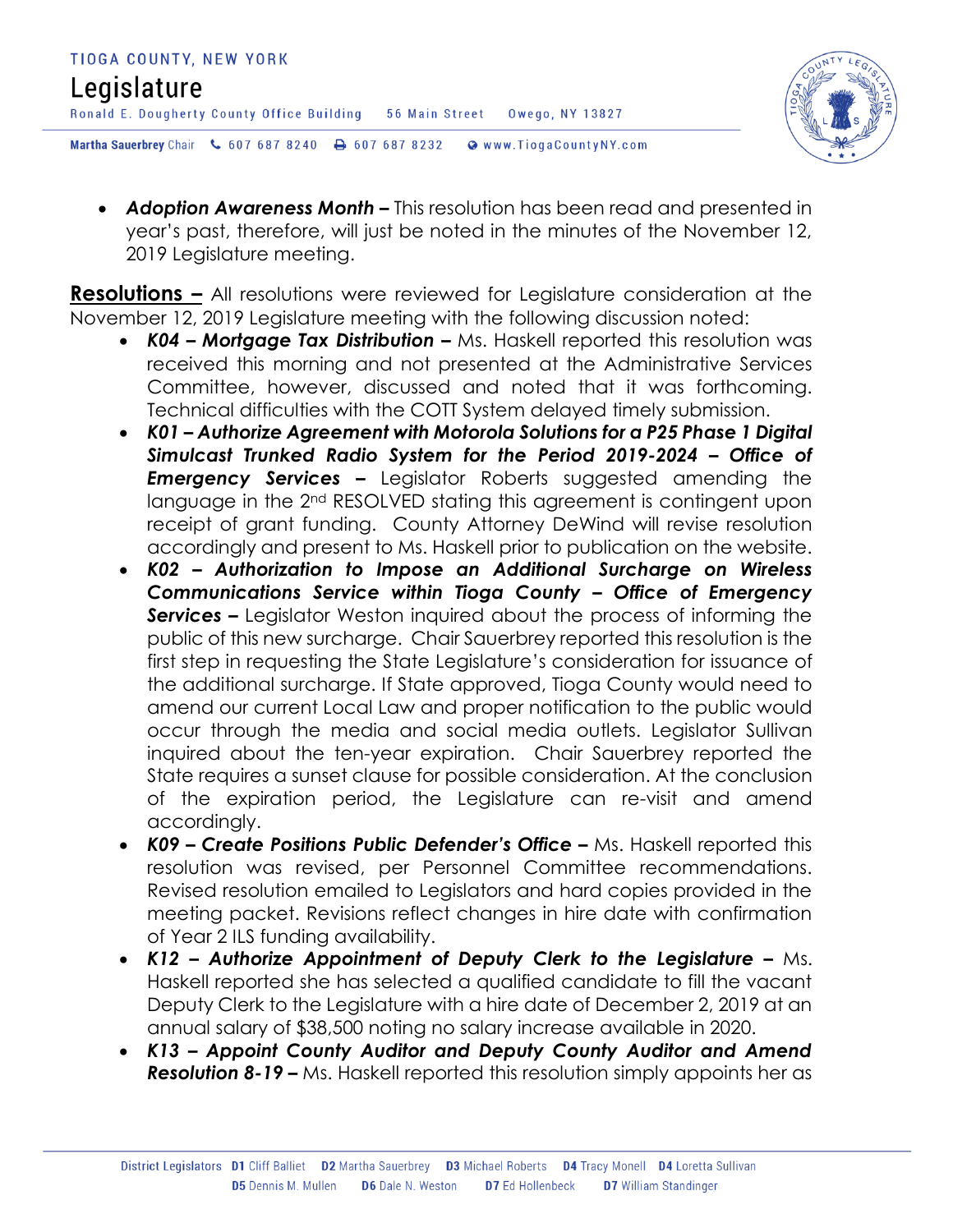

County Auditor and the new Deputy Legislative Clerk as Deputy Auditor. There is no funding tied to this resolution.

 *K17 – Amend Resolution 127-16 to Declare Work Day Status for Elected and Appointed Officials –* Legislator Sullivan requested clarification on this resolution as the Director of Veterans Service is not a full-time position, but is listed on resolution as five-day work week, seven-hour day. Ms. O'Rourke reported this resolution is exclusively for retirement reporting purposes and establishment of the calculation/formula used by the State Retirement System. This resolution does not change the status of the current position.

**Late-File Resolutions –** Ms. Haskell reported she is unaware of any late-file resolutions at this time.

#### **Other –**

- *Town of Newark Concentrated Animal Feeding Operation (CAFO) Chair* Sauerbrey reported she has received correspondence from the Town of Newark Valley, Legislators Hollenbeck and Standinger, as well as constituents regarding the CAFO pig farm located on Route 38B in the Town of Newark Valley. Chair Sauerbrey reported Public Health, DEC, and Soil & Water have all been on-site and noted no issues of compliancy or deficiency. Chair Sauerbrey reported the constituents were seeking County assistance in advocating for a change to the State's Right to Farm Law. Chair Sauerbrey reported she has responded to the correspondence. Chair Sauerbrey reported she brought this forth to the Legislature as a point of information, as the County has no jurisdiction on this issue.
- *Animal Abuse Registry –* Chair Sauerbrey reported the Animal Abuse Registry is back for discussion and several posts and comments are on Facebook including the names and addresses of all Legislators. Chair Sauerbrey reported she also received an anonymous email, which she responded that she would be happy to meet in her office to discuss all that is involved with the establishment of this type of registry. To date, Chair Sauerbrey reported she has not received a response.
- *Residency for Illegal Immigrants –* Legislator Sullivan inquired about the status of the email received regarding residency for illegal immigrants. Legislator Sullivan reported other counties have either adopted a resolution or passed some form of legislation regarding residency for illegal immigrants.

#### **Executive Session –**

Motion by Legislator Mullen, seconded by Legislator Hollenbeck to move into Executive Session to discuss an individual personnel matter. Motion carried to go